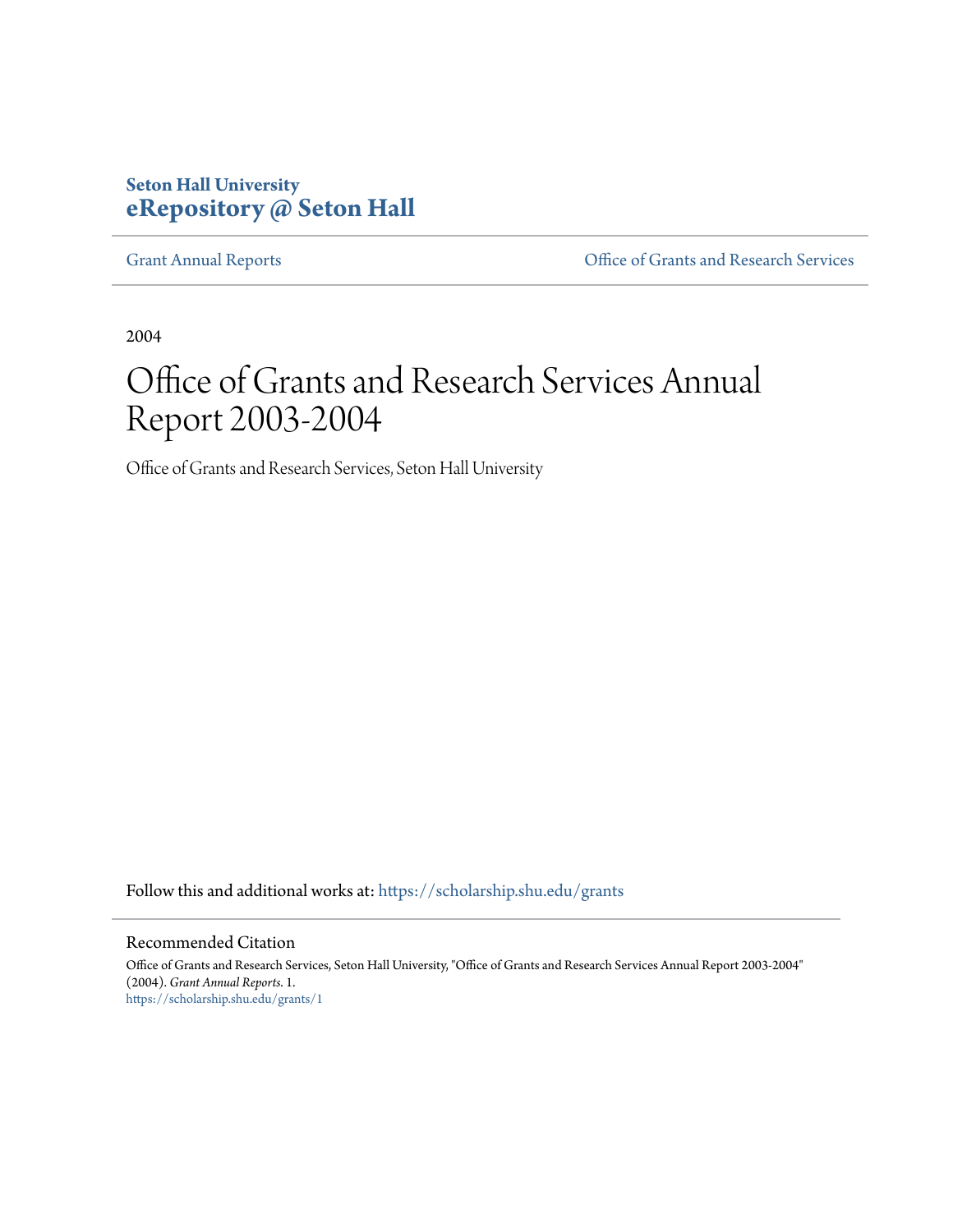## Annual Report 7/1/03 -6/30/04

| <b>Lastname</b> | <b>FirstName</b> | <b>Co-PI</b> | <b>Funding Agency</b>                      | <b>Colleges &amp; Depart.</b>            | <b>Project Title</b>                                           | <b>Amount Awarded</b> |
|-----------------|------------------|--------------|--------------------------------------------|------------------------------------------|----------------------------------------------------------------|-----------------------|
| Augustine       | Robert           |              | Various<br>Corporate<br>Agencies           | College of Arts &<br><b>Sciences</b>     | Various Corporate<br>Contracts                                 | \$320,000.00          |
| Balmaceda       | Margarita        |              | Department of<br>Education                 | School of Diplomacy &<br>Int'l Relations | <b>Fulbright Hays Faculty</b><br>Res.                          | \$37,750.00           |
| Bentivegna      | Carolyn          |              | <b>USGS Geological</b>                     | College of Arts &<br><b>Sciences</b>     | A Multi disciplinary<br>study of heavy metals                  | \$46,009.00           |
| Bentivegna      | Carolyn          |              | <b>NJ Marine</b><br>Sciences<br>Consortium | College of Arts &<br><b>Sciences</b>     | Genomic Taxonomy for<br><b>Identifying Aquatic</b><br>Insects  | \$5,000.00            |
| Bentivegna      | Carolyn          | Sulie Chang  | <b>NJ Marine</b><br>Sciences<br>Consortium | College of Arts &<br><b>Sciences</b>     | Identifying Chironomid<br>Species from the<br>Hackensack       | \$2,500.00            |
| <b>Blake</b>    | Allen            |              | Crohn's & Colitis<br>Foundation            | College of Arts &<br><b>Sciences</b>     | <b>Student Research</b><br>Fellowship;<br>Somatostatin Control | \$2,500.00            |
| <b>Bubb</b>     | Daniel-Dennis    |              | Research<br>Corporation                    | College of Arts &<br><b>Sciences</b>     | <b>Cottrell Science</b><br>College Award-Year 1                | \$17,500.00           |
| <b>Bubb</b>     | Daniel-Dennis    |              | Research<br>Corporation                    | College of Arts &<br><b>Sciences</b>     | <b>Resonant Infrared</b><br>Pulsed Laser Depo. Of<br>Polymer   | \$35,000.00           |
| <b>Bubb</b>     | Daniel-Dennis    | S. Kelty     | <b>NSF</b>                                 | College of Arts &<br>Sciences            | Mechanisms of<br><b>Resonant Infrared</b><br>Pulsed Laser      | \$338,153.00          |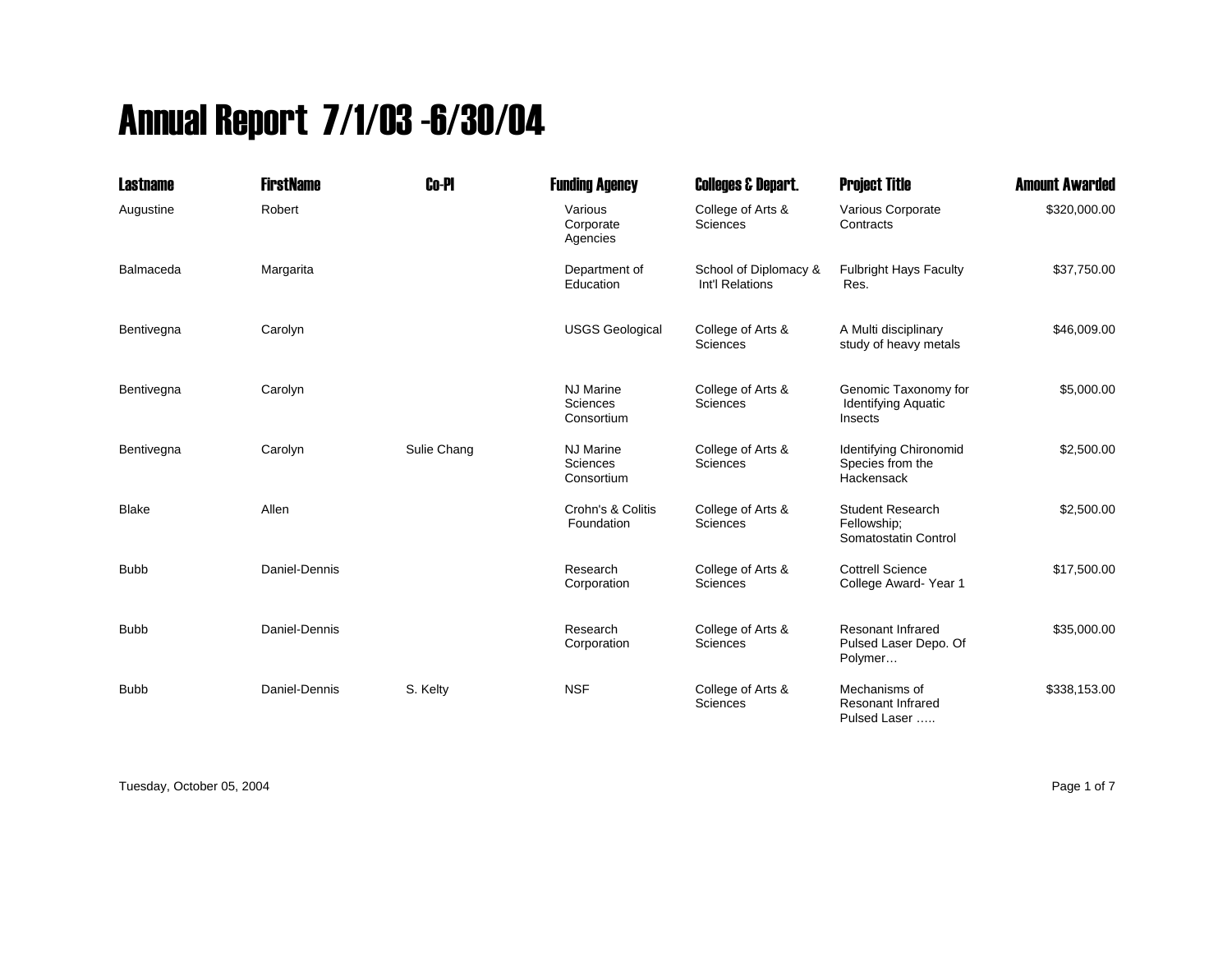| <b>Lastname</b> | <b>FirstName</b> | <b>Co-PI</b> | <b>Funding Agency</b>                               | <b>Colleges &amp; Depart.</b>               | <b>Project Title</b>                                                      | <b>Amount Awarded</b> |
|-----------------|------------------|--------------|-----------------------------------------------------|---------------------------------------------|---------------------------------------------------------------------------|-----------------------|
| <b>Budin</b>    | Wendy            |              | Health<br>Resources &<br>Services<br>Administration | <b>College of Nursing</b>                   | <b>Advanced Education</b><br>Nurse Traineeship<br>2003/04                 | \$56,231.00           |
| <b>Budin</b>    | Wendy            |              | American Assoc<br>of Colleges of<br>Nursing         | College of Nursing                          | Gerontology<br>Enhancement                                                | \$5,600.00            |
| <b>Budin</b>    | Wendy            |              | State of New<br>Jersey                              | College of Nursing                          | Summer Fellowship 2003                                                    | \$2,800.00            |
| Camillo         | Pat              |              | Johnson &<br>Johnson                                | <b>College of Nursing</b>                   | <b>Nursing Career</b><br>Website                                          | \$5,000.00            |
| Chang           | Sulie            |              | <b>NIH</b>                                          | College of Arts &<br>Sciences               | Morphine Action on The<br>Immune System<br>2004/05 - R01                  | \$185,883.00          |
| Chang           | Sulie            |              | <b>NIH</b>                                          | College of Arts &<br><b>Sciences</b>        | <b>Research Scientist</b><br>Development Award<br>K02                     | \$101,996.00          |
| Clark           | Mary Ann         |              | State of New<br>Jersey                              | Provost Office                              | <b>Minority Academic</b><br>Careers Fellowship<br>Prog 03/04              | \$20,000.00           |
| Coleman         | Msgr. Robert     | D. Traflet   | <b>Lilly Endowment</b><br>Inc.                      | School of Theology                          | <b>Making Connections</b><br>Initiative Project- Lilly                    | \$50,000.00           |
| Coppola         | Marianne         | J. Depierro  | <b>NJ Department</b><br>of Education                | College of Education &<br>Human Svcs        | <b>Teacher Enhancement</b><br>2003/04                                     | \$3,000.00            |
| Coppola         | Marianne         | J. Depierro  | <b>NJ Department</b><br>of Education                | College of Education &<br><b>Human Svcs</b> | <b>Teacher Quality</b><br><b>Enhancement Grant the</b><br><b>Stipends</b> | \$16,650.00           |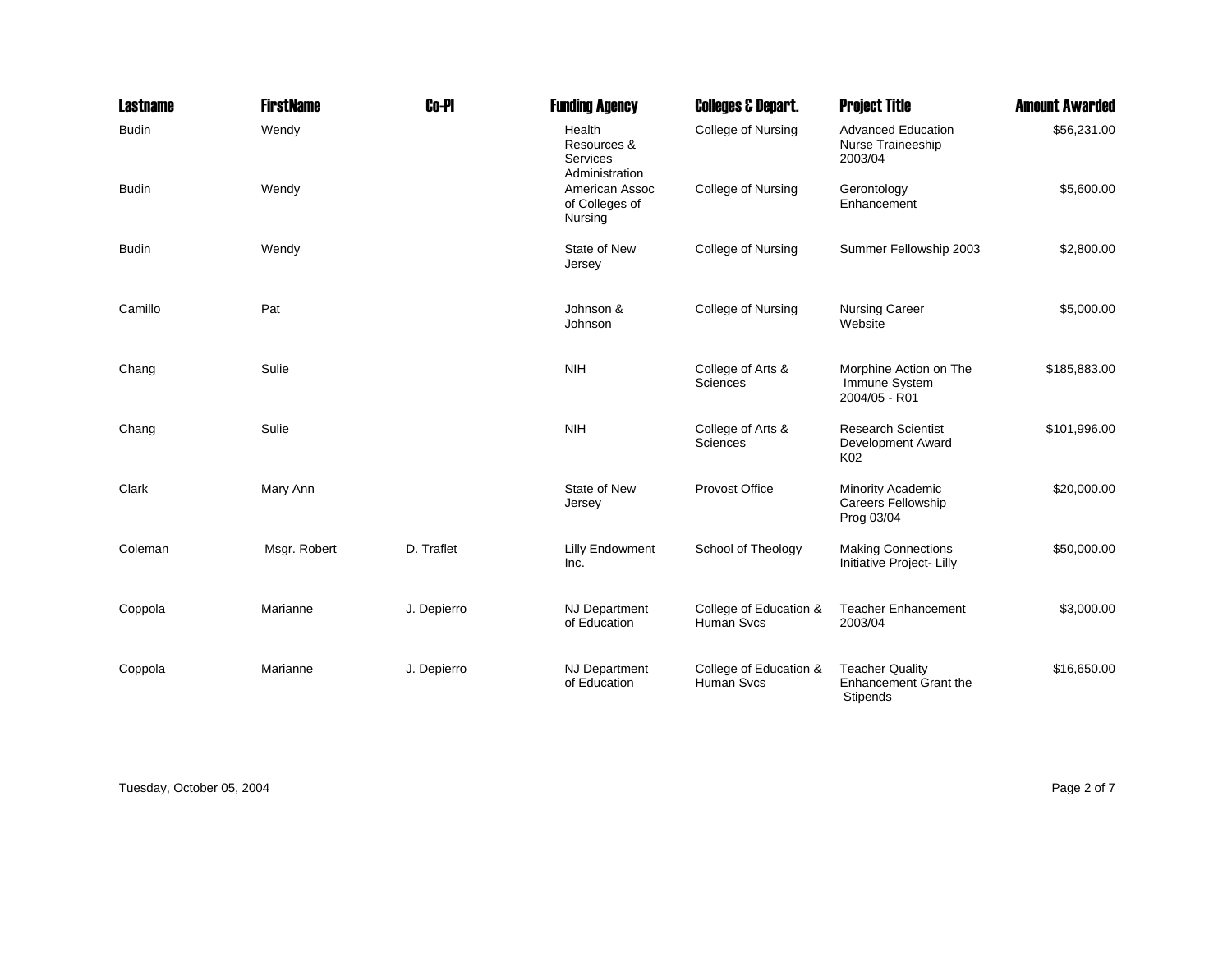| <b>Lastname</b> | <b>FirstName</b> | <b>Co-PI</b> | <b>Funding Agency</b>                   | <b>Colleges &amp; Depart.</b>                 | <b>Project Title</b>                                         | <b>Amount Awarded</b> |
|-----------------|------------------|--------------|-----------------------------------------|-----------------------------------------------|--------------------------------------------------------------|-----------------------|
| Cornwell        | Kip              |              | NJ Dept of<br><b>Human Services</b>     | Law School                                    | Institute of Law and<br><b>Mental Health</b>                 | \$100,000.00          |
| Felten          | David            |              | University of<br>New England            | School o Graduate<br><b>Medical Education</b> | Middle Latency Resp.<br><b>Auditory Evoked</b><br>Potentials | \$449,038.00          |
| Felten          | David            |              | Univ of New<br>England                  | School o Graduate<br><b>Medical Education</b> | <b>UNECOM 2003/04</b>                                        | \$277,580.00          |
| Fischer         | Paul             |              | Johnson & Johnson                       | <b>College of Nursing</b>                     | <b>Nursing Network</b><br>Access 03/04                       | \$8,000.00            |
| Fisher          | Linda            |              | NJ Dept of<br>Treasury                  | Law School                                    | Legal Service Fund for<br>the Poor 2003/04                   | \$200,000.00          |
| Frizzell        | Lawrence         |              | Council for the<br>Humanities           | College of Arts &<br>Sciences                 | The Beauty of Sacred<br>Texts: Art Exhibit &<br>Symp         | \$10,000.00           |
| Frizzell        | Rev. Lawrence    |              | NJ Dept. of<br>Education Comm.          | College of Arts &<br>Sciences                 | Holocaust Workshop                                           | \$1,500.00            |
| Gottlieb        | Tracy            |              | State of New<br>Jersey                  | Special Academic<br>Programs                  | EOP Article IV, 2004/05                                      | \$521,267.00          |
| Gottlieb        | Tracy            |              | State of New<br>Jersey                  | Special Academic<br>Programs                  | EOP Summer 2004                                              | \$996,226.00          |
| Hale            | Mathew           |              | University of<br>Southern<br>California | College of Arts &<br>Sciences                 | Media Coverage<br>Philantrophy                               | \$15,000.00           |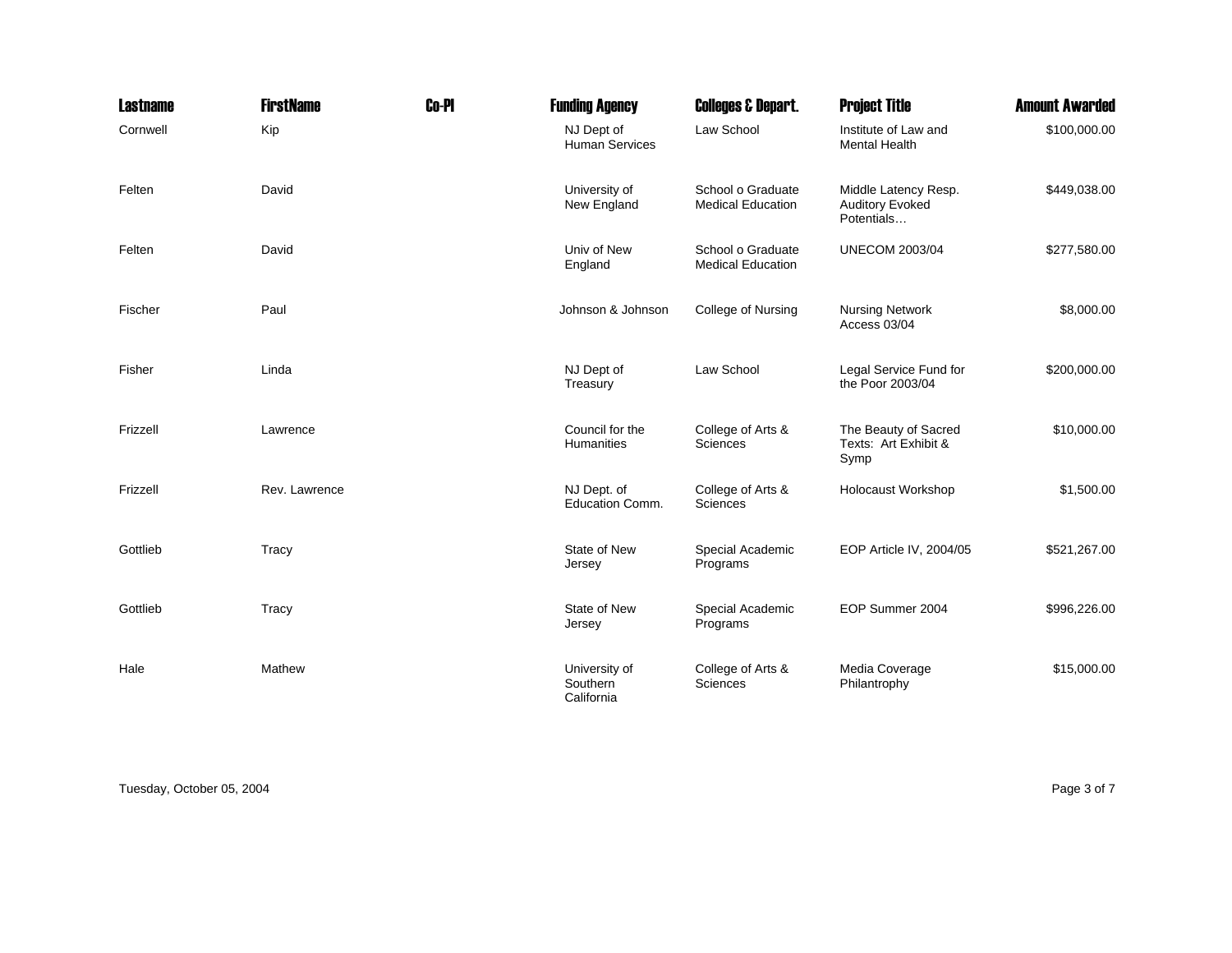| <b>Lastname</b> | <b>FirstName</b> | <b>Co-PI</b>                          | <b>Funding Agency</b>               | <b>Colleges &amp; Depart.</b>                  | <b>Project Title</b>                                               | <b>Amount Awarded</b> |
|-----------------|------------------|---------------------------------------|-------------------------------------|------------------------------------------------|--------------------------------------------------------------------|-----------------------|
| Hanbury         | Rev. Kevin       |                                       | William E Simon<br>Foundation       | College of Education &<br>Human Svcs           | <b>EPICS</b>                                                       | \$65,000.00           |
| Hanbury         | Rev. Kevin       | M. Coppola                            | Univ of Notre<br>Dame               | College of Education &<br>Human Svcs           | ACE Project 2003/04                                                | \$19,500.00           |
| Hobbs           | Patrick          |                                       | NJ Depart of<br>Treasury            | Law School                                     | Homelessness<br>Advocate Clinic<br>2003/04                         | \$50,000.00           |
| Kleinman        | Carol            |                                       | HHS, HRSA                           | College of Nursing                             | Online Urban Health<br>Sys. Admin.                                 | \$243,841.00          |
| Ko              | Jane Ling        |                                       | <b>NIH</b>                          | College of Arts &<br>Sciences                  | Molecular Basis of Mu-<br>Opioid Rec Reg - RO1                     | \$193,798.00          |
| Kushla          | Karen            |                                       | American<br>Academy of<br>Audiology | School o Graduate<br><b>Medical Education</b>  | Middle Latency Resp.<br>Auditory evoked<br>Potentials              | \$4,000.00            |
| Martin          | <b>Brett</b>     |                                       | <b>NIH</b>                          | School of Graduate<br><b>Medical Education</b> | <b>ERP Measures of</b><br><b>Auditory Perceptual</b><br>Processing | \$158,104.00          |
| Marzabadi       | Cecelia          | V.Kuck, J.Buckner, S.<br>Nolan        | <b>NSF</b>                          | College of Arts &<br>Sciences                  | <b>Conference Dissolving</b><br>Disparity                          | \$14,478.00           |
| Marzabadi       | Cecelia          | V.Kuck, S.Nolan, J.<br><b>Buckner</b> | <b>NSF</b>                          | College of Arts &<br>Sciences                  | GDSE/RES Study of<br>the Role of Gender<br>.                       | \$128,204.00          |
| Mayhew          | Robert           |                                       | Antheim<br>Foundation               | College of Arts &<br>Sciences                  | <b>Publication of Book</b>                                         | \$500.00              |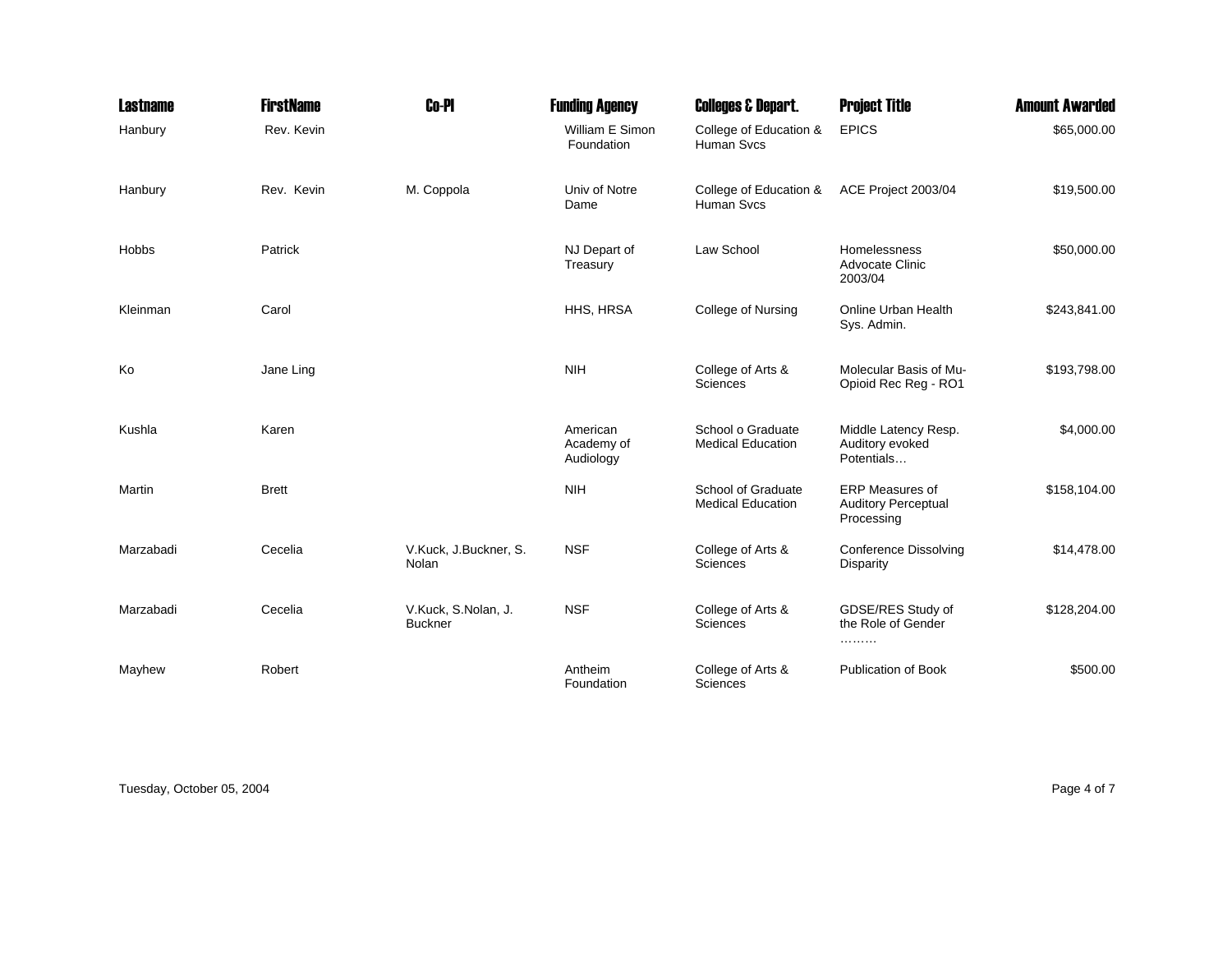| <b>Lastname</b>   | <b>FirstName</b> | <b>Co-PI</b>          | <b>Funding Agency</b>            | <b>Colleges &amp; Depart.</b>                 | <b>Project Title</b>                                     | <b>Amount Awarded</b> |
|-------------------|------------------|-----------------------|----------------------------------|-----------------------------------------------|----------------------------------------------------------|-----------------------|
| McMillan-Lonesome | Carol            |                       | Department of<br>Education       | Special Academic<br>Programs                  | <b>Student Support</b><br><b>Services</b>                | \$263,303.00          |
| Mitchel           | Charles          | M. Osnato             | Geraldine Dodge<br>Foundation    | College of Education &<br>Human Svcs          | Grow Your Own<br>Leaders Program                         | \$30,000.00           |
| Mitchel           | Charles          | <b>Michael Osnato</b> | Schumann<br>Foundation           | College of Education &<br>Human Svcs          | Grow Your Own<br>Leaders                                 | \$35,000.00           |
| Mitchell          | John             |                       | <b>Arnold Gold</b><br>Foundation | School o Graduate<br><b>Medical Education</b> | Enhancing<br>Competency in the<br>Area of Patient Confid | \$20,000.00           |
| Pakalns           | Gail             |                       | Rowan<br>University              | <b>Counseling Services</b>                    | Party Drug Use<br>2003/04                                | \$15,000.00           |
| Peterson          | Barrie           |                       | State of New<br>Jersey           | Provost Office                                | <b>Developing Priorities</b><br>for NJ Faith             | \$53,000.00           |
| Peterson          | Barrie           |                       | NJ EC. Dev.<br>Auth.             | Provost Office                                | <b>Mentoring ETI Nonprofit</b><br>Grads                  | \$7,500.00            |
| Peterson          | Barrie           |                       | State of New<br>Jersey           | Provost Office                                | <b>Small Business</b><br><b>Mentoring Program</b>        | \$7,500.00            |
| Peterson          | Barrie           |                       | State of New<br>Jersey           | Provost Office                                | <b>Technical Assistance</b><br>Project (TAP)             | \$40,000.00           |
| Ponder            | Erwin            |                       | Department of<br>Education       | Special Academic<br>Programs                  | <b>Project Grad Newark</b><br>2003-2004                  | \$70,037.00           |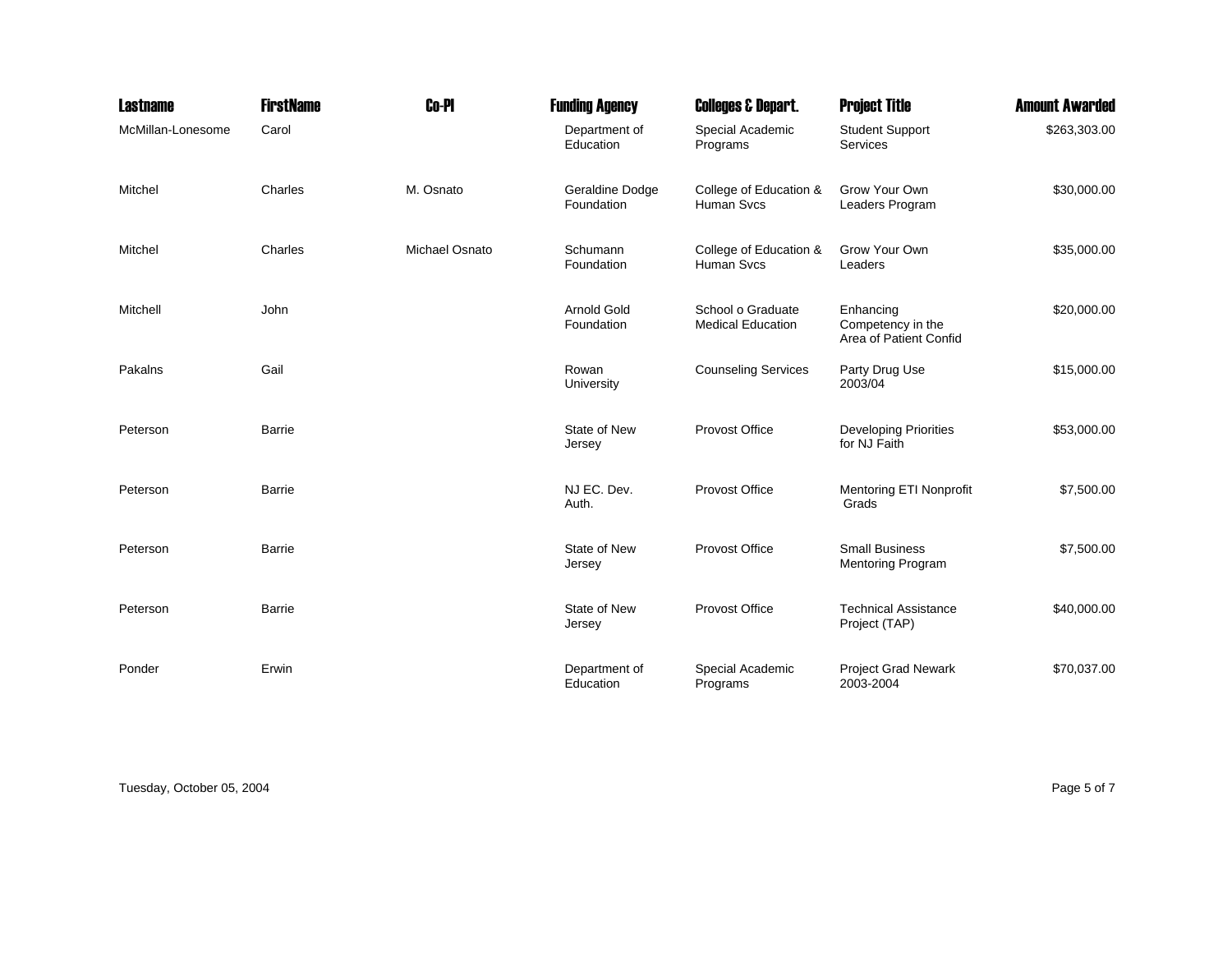| <b>Lastname</b> | <b>FirstName</b> | <b>Co-PI</b> | <b>Funding Agency</b>      | <b>Colleges &amp; Depart.</b> | <b>Project Title</b>                                  | <b>Amount Awarded</b> |
|-----------------|------------------|--------------|----------------------------|-------------------------------|-------------------------------------------------------|-----------------------|
| Ponder          | Erwin            |              | US Depart. Of<br>Education | Special Academic<br>Programs  | Safe Havens: Distance<br>Learning/Tutorial<br>Program | \$391,633.00          |
| Ponder          | Erwin            |              | State of New<br>Jersey     | Special Academic<br>Programs  | Summer Food Svc<br>Prog.                              | \$14,955.47           |
| Ponder          | Erwin            |              | State of New<br>Jersey     | Special Academic<br>Programs  | <b>Talent Search</b>                                  | \$297,817.00          |
| Ponder          | Erwin            |              | Department of<br>Education | Special Academic<br>Programs  | Upward Bound 2004/05                                  | \$605,593.00          |
| Provost         | Office           |              | Henry Luce<br>Foundation   | Provost Office                | Luce Women in<br>Science                              | \$275,000.00          |
| Romberg         | Jonathan         |              | NJ State Bar<br>Assn.      | Law School                    | <b>Consumer Protection</b><br>Clinic                  | \$50,000.00           |
| Ruby            | Catherine        |              | State of New<br>Jersey     | Special Academic<br>Programs  | Educational<br>Opportunity Fund FY<br>2004-2005       | \$124,727.00          |
| Ruby            | Catherine        | Smith, M     | State of New<br>Jersey     | Special Academic<br>Programs  | PreMed/PreDent<br>Summer 2004                         | \$107,603.00          |
| Saunders        | <b>Brenda</b>    |              | State of New<br>Jersey     | Law School                    | Prelegal Article IV<br>03/04                          | \$11,513.00           |
| Saunders        | <b>Brenda</b>    |              | State of New<br>Jersey     | Law School                    | Prelegal Summer 2004                                  | \$138,969.00          |